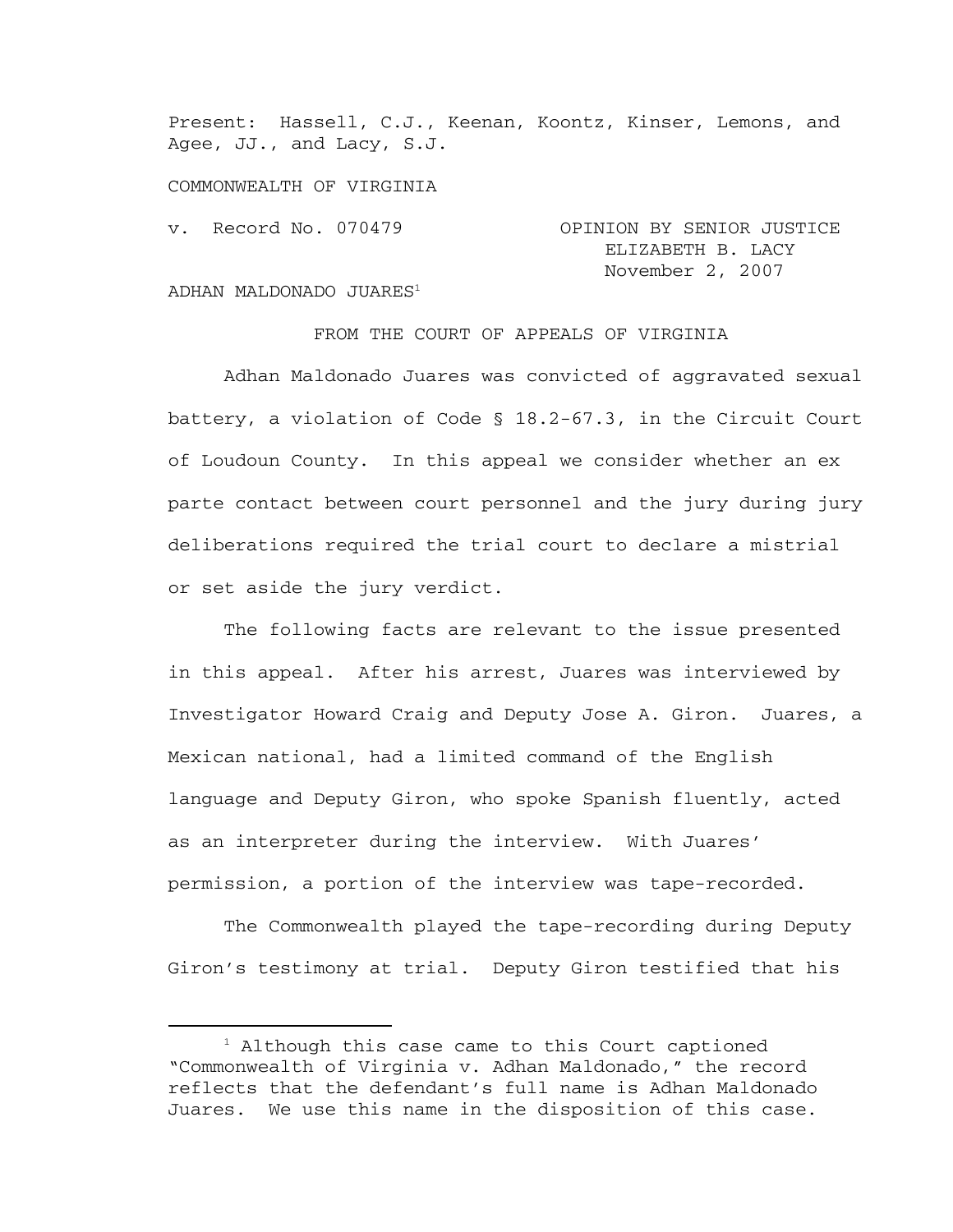translation recited on the tape was "90, 95 percent word for word." Juares, however, contended that the translation was not entirely complete or accurate. Juares asked the court to have a court-certified interpreter listen to the tape and translate the Spanish portions for the jury. The trial court agreed and a certified court interpreter provided an oral translation of the Spanish-language portions of the tape to the jury.

During its deliberations, the jury asked court personnel<sup>2</sup> if it could have an interpreter. The court personnel did not bring the jury's inquiry to the attention of the trial judge or the parties, but told the jury that an interpreter "[w]ould not be provided." The jury returned a guilty verdict.

Juares learned of the jury's inquiry prior to sentencing and moved to have the verdict set aside and for a mistrial based on the ex parte contact between the jury and court personnel. The trial court, after hearing arguments from the parties, denied Juares' motion. Examining the content of the communication, the trial court held that the denial of a request for an interpreter did not interject any substantive information into the jury's determinations. The trial court observed that there was no objection to the introduction of

 $\overline{\phantom{a}}$  $2$  The identity of the specific employee who responded to the jury's inquiry was not established at trial.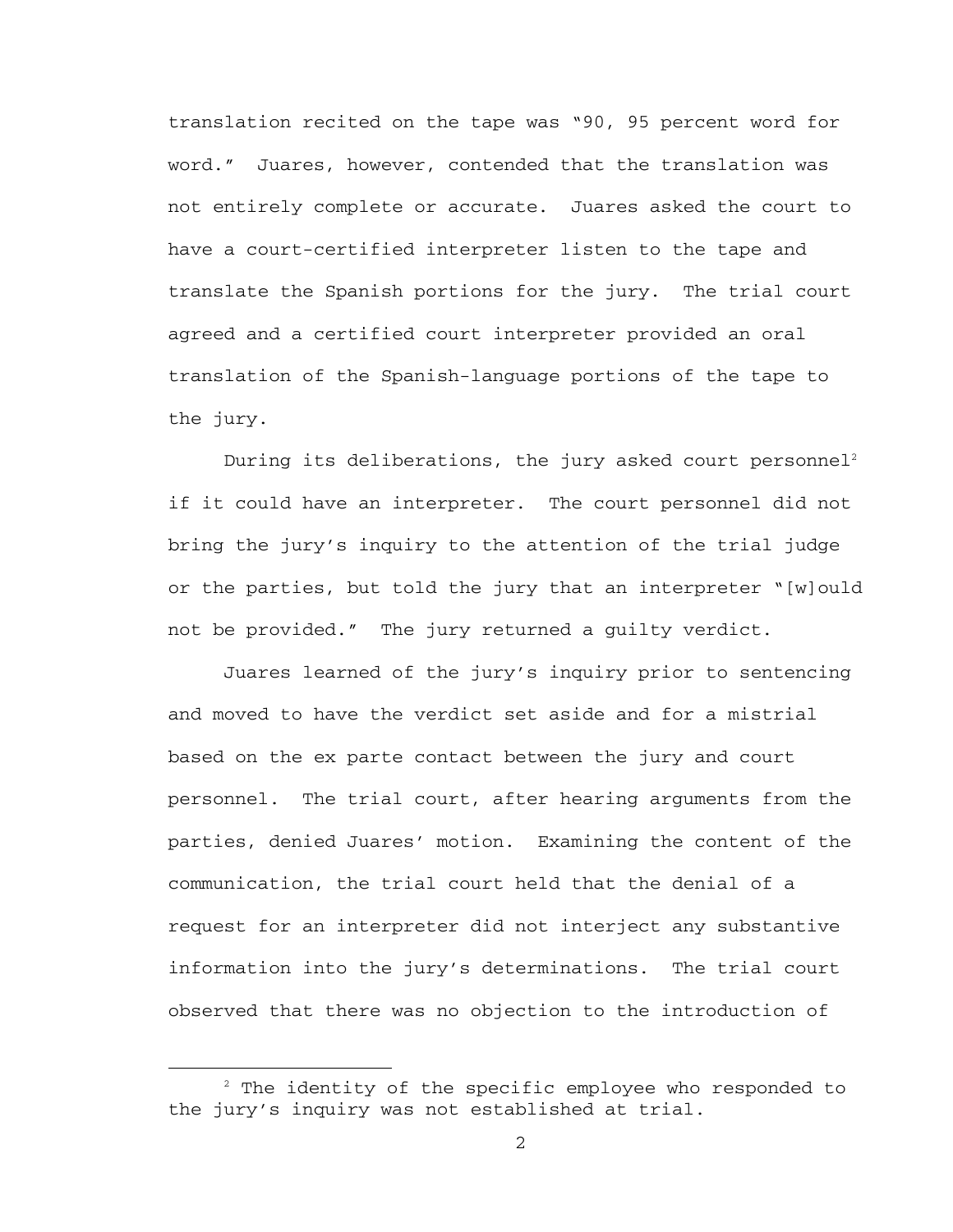the tape-recording into evidence or providing it to the jury, and the jurors were told they could take notes during the testimony but that no written transcript would be available during their deliberations nor would any testimony be read back to them during their deliberations. The trial court stated that the response by court personnel "simply stated and reaffirmed the Court's prior instruction that they would not have testimony read back to them." Observing that the jury could not have a new interpretation or an interpretation different than that produced during the trial, the trial court stated that "under no circumstances would there ever be an interpreter, . . . where we would send an interpreter back." Thus the trial court concluded that the ex parte contact did not prejudice Juares.

 On appeal, the Court of Appeals, applying Remmer v. United States, 347 U.S. 227 (1954), held that the ex parte contact was presumptively prejudicial and that the Commonwealth did not carry its burden to show that the ex parte contact was harmless. The Court of Appeals reversed the conviction and remanded the case for a new trial. We awarded the Commonwealth an appeal.

## DISCUSSION

 Generally, a party seeking a mistrial carries the burden of establishing that he suffered prejudice by the complained

3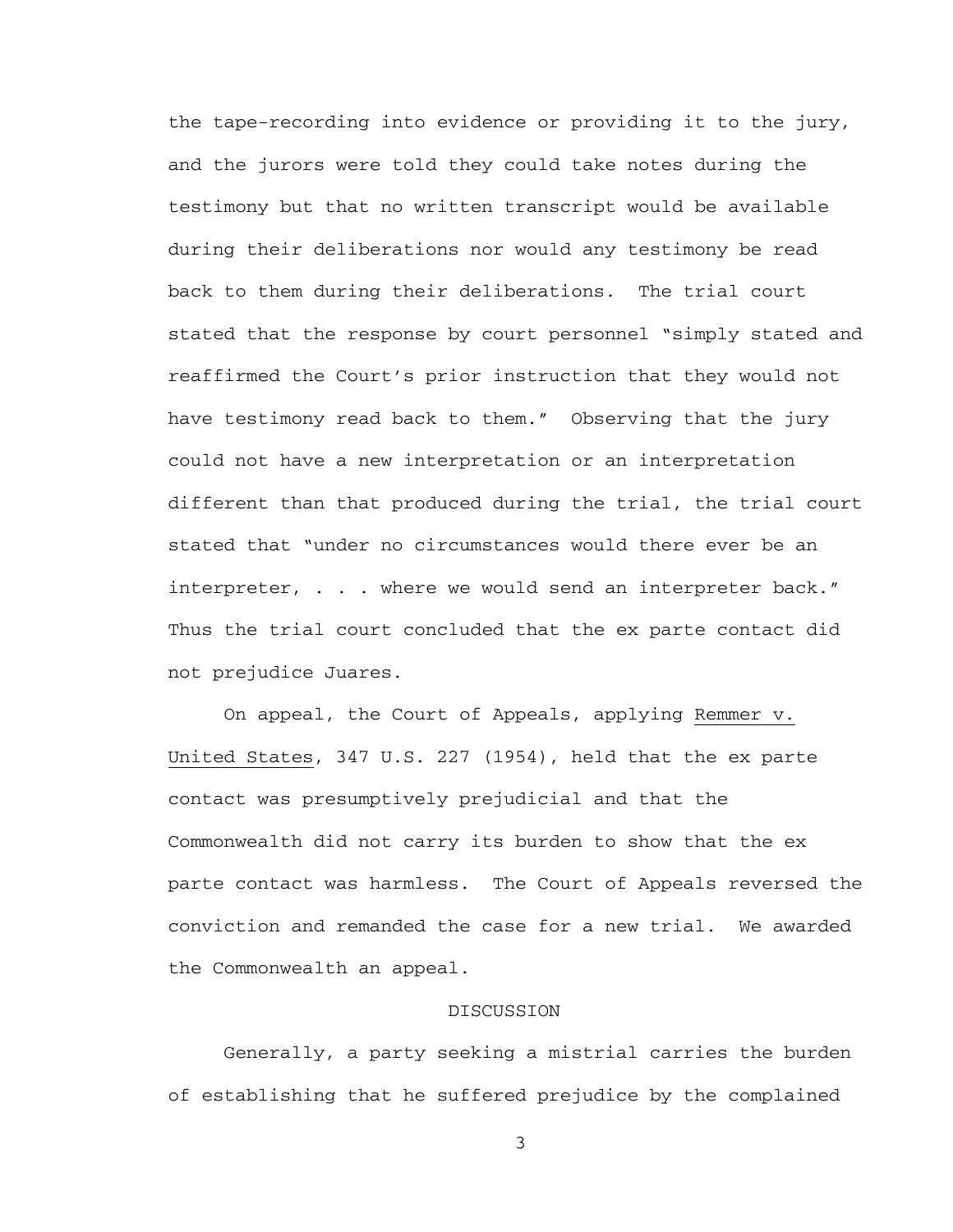of acts, Riner v. Commonwealth, 268 Va. 296, 318, 601 S.E.2d

555, 567 (2004); however,

any private communication, contact, or tampering, directly or indirectly, with a juror during a trial about the matter pending before the jury is, for obvious reasons, deemed presumptively prejudicial, if not made in pursuance of known rules of the court and the instructions and directions of the court made during the trial, with full knowledge of the parties.

Remmer, 347 U.S. at 229. The presumption of prejudice can be rebutted if, after notice and hearing, the government establishes that the "contact with the juror was harmless to the defendant." Id.

 In this case the substance of the response of the court personnel was a private communication with a juror made without the full knowledge of the parties. Nevertheless, the presumption of prejudice arises only if the private communication is "about the matter pending before the jury." Id. The issue before us in this case is whether the court personnel's response concerned a matter pending before the jury. This is an issue of law which we review de novo. See Bristol v. Commonwealth, 272 Va. 568, 573, 636 S.E.2d 460, 463 (2006).

 We have previously held that ex parte contacts between a juror and a judge regarding a juror's attention to the proceeding was "administrative in nature." Ellis v.

4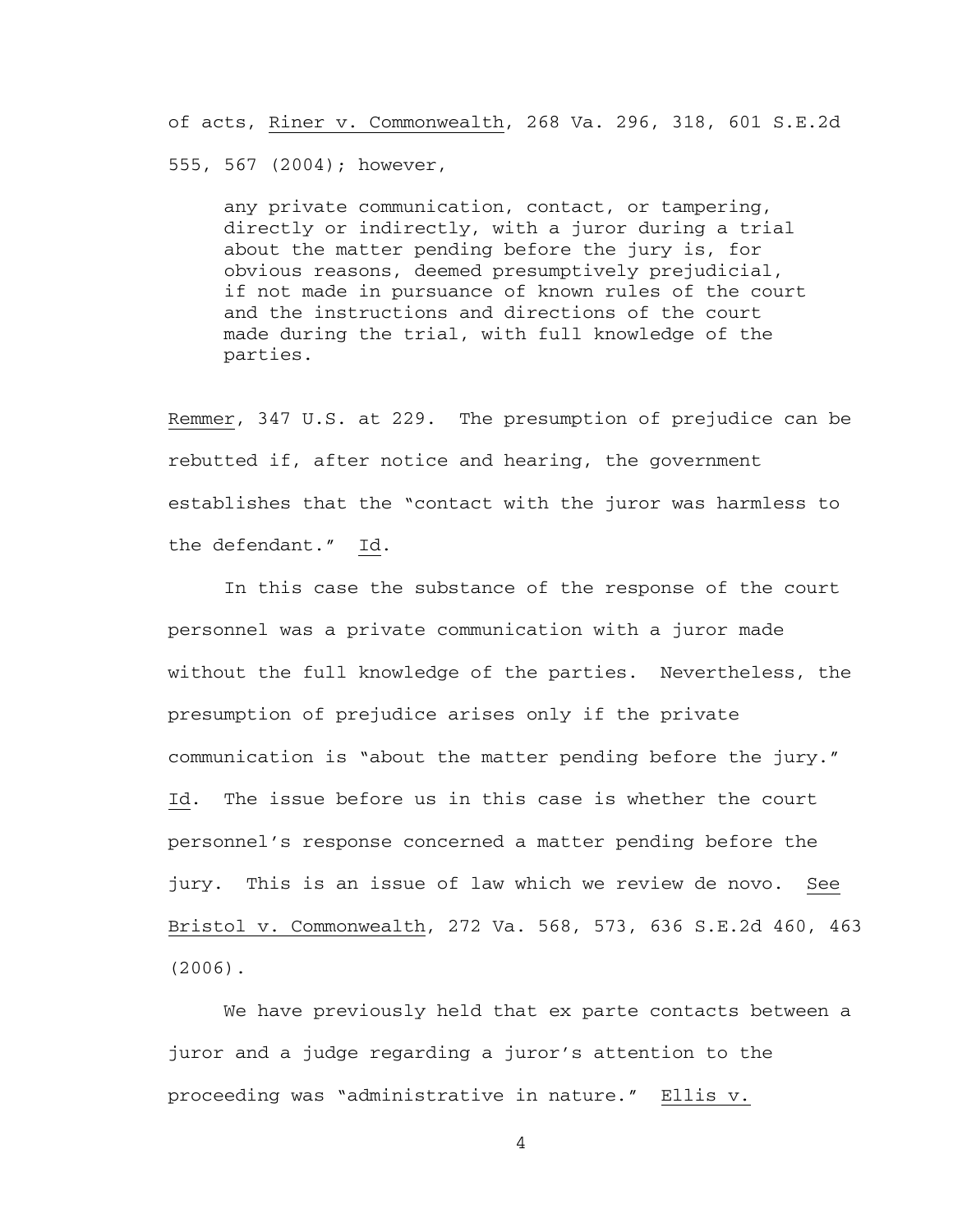Commonwealth, 227 Va. 419, 423, 317 S.E.2d 479, 481 (1984). Similarly, the United States Supreme Court determined that a communication between the judge and a juror regarding a question raised in voir dire did not relate to any "fact in controversy or any law applicable to the case." Rushen v. Spain, 464 U.S. 114, 121 (1983).

 The statement at issue in this case, like those in Ellis and Rushen, did not convey any additional facts or opinions regarding the guilt or innocence of Juares nor did it contain any comment on the law, the evidence or the testimony presented during the trial. As noted by the trial court, the communication to the jury was only a response to a question regarding a procedural aspect of jury deliberation. To be sure, a proper translation of Juares' taped interview was a crucial part of the evidence in determining the issue of guilt or innocence. But the issue before us is not whether there was error in failing to provide such an interpreter but whether the response itself related to the issue of guilt or innocence.3 Accordingly, we hold that the response of court personnel, that no interpreter would be provided to the jury,

 $\begin{array}{c|c}\n\hline\n\text{3}\n\end{array}$  $3$  Juares asserts that the trial court erred in concluding that the jury would not have been permitted the interpreter. However, Juares did not assign error to this holding when appealing the denial of his motion to set aside the verdict or for a mistrial and that issue is not before us in this appeal.